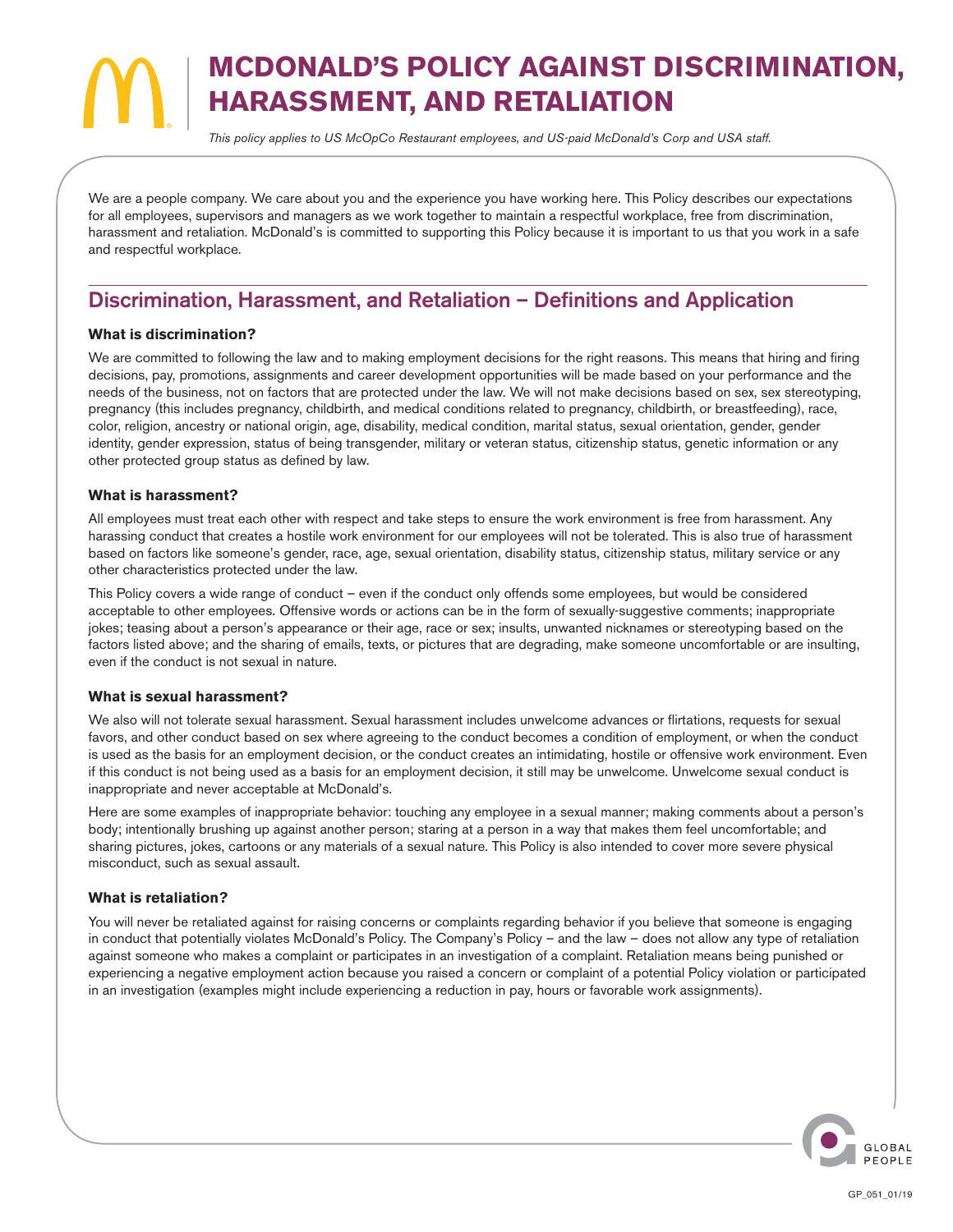#### **When, Where, and to Whom does this Policy apply?**

This Policy applies to all McDonald's employees – on McDonald's property, at a company-sponsored event, or offsite with other employees, contractors or vendors. Further, we do not tolerate harassment of employees by non-employees (for example, interns, temporary workers, independent contractors, franchisees, guests, customers, vendors and suppliers), and we do not tolerate harassment of non-employees by employees.

#### **What if others around me make sexual jokes, and I am the only person who does not laugh and feels uncomfortable by the joke?**

All employees are entitled to a workplace free from harassment. Jokes, teasing, and sharing pictures, emails, or videos that are sexual, degrading, or insulting in nature are frequently considered harassment, even if they are shared as a joke. This type of conduct is simply not OK in our workplace, and the Company supports employees who bring it to the attention of their managers, HR or other McDonald's resources described in more detail below.

#### **A regular restaurant guest or employee of a vendor frequently flirts with me, but has never crossed the line into physical touching. It still makes me uncomfortable; is there anything I can do?**

Yes, we want you to feel comfortable and safe at work, even if the offending behavior is done by someone who is not an employee of the Company. The Company encourages raising concerns or complaints regarding this type of conduct and supports employees' right to feel comfortable and safe at work.

### What to Do When You Experience or Witness Discrimination, Harassment or Retaliation – Knowing When and How to Raise a Concern or Complaint

#### **What do I do if I think this Policy has been violated?**

If you experience or observe conduct like that described above, we need to hear from you! There are multiple individuals, both inside and outside of McDonald's, who will support you as soon as you make your complaint. While McDonald's will support you if you tell the person who is making you feel uncomfortable to stop, you are not required to, because we recognize that doing so is not always easy or possible. Regardless of whether you confront the person about the conduct, we want you to reach out to one of the McDonald's resources listed below to ensure that any offensive conduct stops and appropriate action is taken. When you let us know that discrimination, harassment or retaliation may have occurred, we will ensure that the appropriate steps are taken as outlined in this Policy, and will support you through the process. Raising concerns or complaints regarding conduct that may violate this Policy – even if you're not sure whether it violates it or not – will help McDonald's ensure a safe and respectful workplace. Working together to eliminate any offensive or uncomfortable behavior is crucial to maintaining a positive working environment for you and all of our employees.

#### **What if I think I might have been subjected to discrimination, harassment, or retaliation, but I'm not sure?**

We want you to feel comfortable and safe at work. We encourage and support you contacting one of the available resources to discuss your concern. We are here to support you through that process and assist you with any behavior you believe may violate this Policy.

We also encourage employees to raise concerns or complaints not only about themselves, but any possible violations of our Policy they observe. Raising concerns regarding possible violations you observe will help ensure we have a work environment free from discrimination, harassment and retaliation.

#### **Are Supervisors and Managers required to escalate concerns or complaints of potential Policy violations?**

If you supervise or manage people, you must set a positive example by ensuring your conduct, including your employment decisions and workplace behaviors are free from discrimination and harassment. You are also required to immediately notify McDonald's if you are aware of any conduct that could violate this Policy. It is also all Supervisors' and Managers' responsibility to take steps to eliminate all discrimination, harassment and retaliation. This includes immediately contacting one of the McDonald's resources listed below in any situation where you become aware of any conduct that potentially violates this Policy or if an employee provides you with information that they are uncomfortable because of another person's conduct.

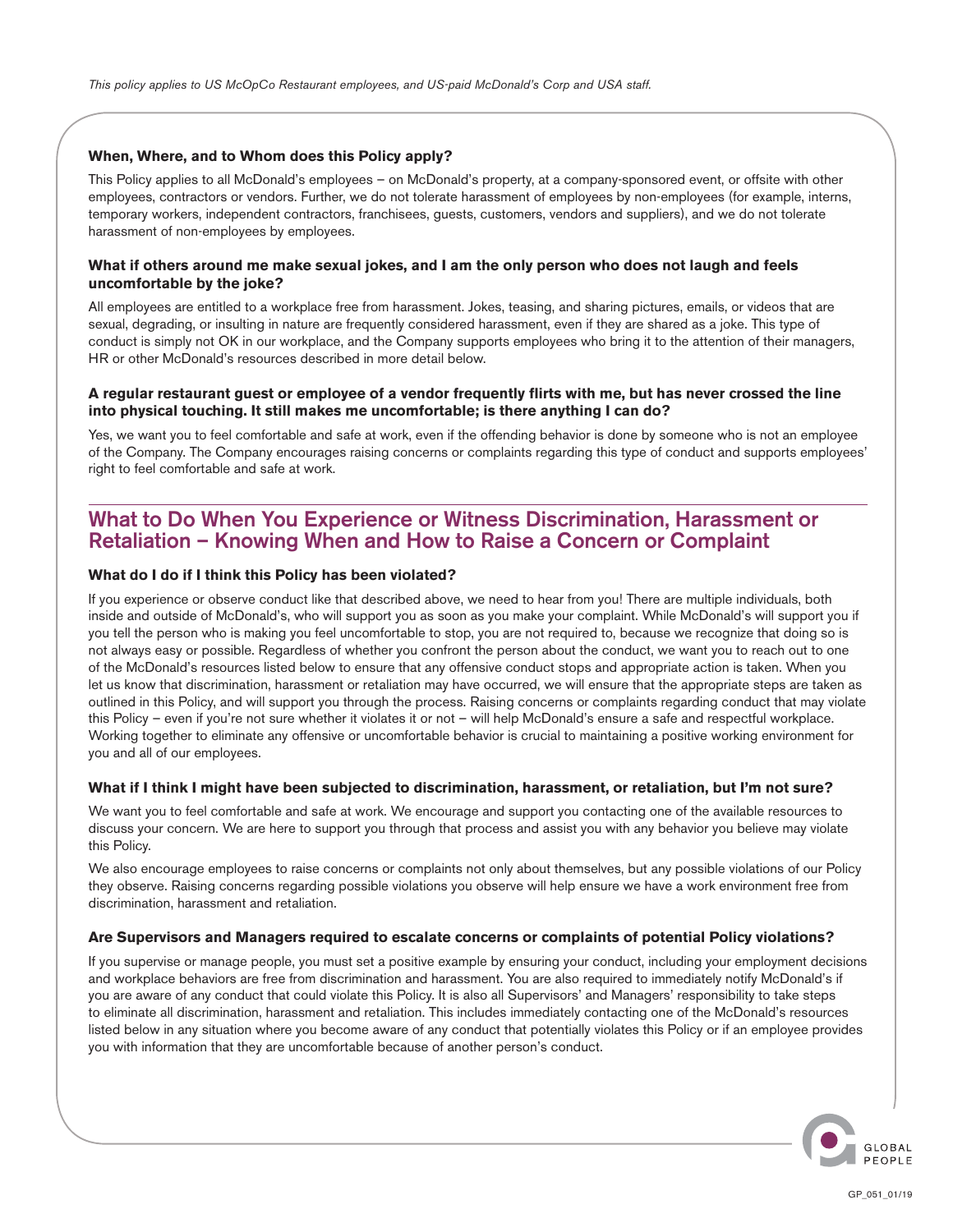#### **Who can I report concerns or complaints to?**

There are individuals inside and outside of McDonald's to support you throughout the entire process of making a complaint.

The following McDonald's resources are available to you to raise concerns of potential Policy violations:

For Restaurant Employees:

- Your restaurant's General Manager or Ops consultant
- HR Consultant or HR manager for your restaurant
- HR Consulting
- Business Integrity

For Corporate Staff:

- Your people manager, or your people manager's manager
- Any member of the Center HR team
- **HR Consulting**
- Business integrity

Note, you do not have to discuss issues with your manager before raising a concern or complaint to someone else. You can go to whichever resource you are most comfortable with.

Of course, depending on the severity of the conduct, and any physical safety issues you may experience, you may also want to reach out to third parties such as local law enforcement, or one of McDonald's third party Employee Assistance Programs ("EAPs") such as the McResource Line and the Employee Resource Connection. These EAPs are free and confidential and can help support you during many different kinds of situations. The services provided by the EAPs include counseling, referrals and other support services that may be helpful. Please contact HR Consulting at 877-623-1955 and you will be given contact and other information about McDonald's Employee Assistance Programs. HR Consulting is available 24 hours a day/7 days a week. In addition, McDonald's resources can also provide assistance to you in contacting local law enforcement.

In some states, our Policy also provides additional information and resources in a separate state-specific attachment.

#### **What if I feel my safety is threatened?**

The McDonald's resources mentioned above will do all they can to ensure your safety. While the facts of each situation may be different, there might be a need for a temporary change to the schedule and/or reporting relationship to make sure you feel safe and comfortable. As mentioned above, depending on the circumstances and the severity of the conduct involved, you may also want to reach out to third parties such as local law enforcement, which you may do on your own or with the assistance of the above resources. Your safety is of the highest importance to the Company.

## The Process After a Complaint is Made

#### **What happens once I raise a concern?**

We encourage you to contact the McDonald's resources listed above regarding possible violations of this Policy. These resources will help you with any concerns you have regarding any potential violations of this Policy. Complaints will be taken seriously and investigated thoroughly and fairly. This means that a neutral person will conduct the investigation. That person may be someone within McDonald's or an outside third party investigator, depending on the circumstances. The neutral person will talk to you, possible witnesses and the person who allegedly engaged in the misconduct. While the investigation is taking place, we will take appropriate steps to ensure your safety in the workplace. Those steps are dependent on the circumstances, and may include a temporary reassignment or leave, immediate directions to others to cease certain behaviors and training.

After the investigation of your complaint is completed and any appropriate steps are taken, you can still provide information about any other situation that makes you feel uncomfortable. Also, if you feel like you are being punished or treated poorly after you made a complaint, you should reach out to HR immediately.

If at any time you have questions about the process or the status of an investigation, please reach out to HR. You will also be updated and notified once the investigation has been concluded.